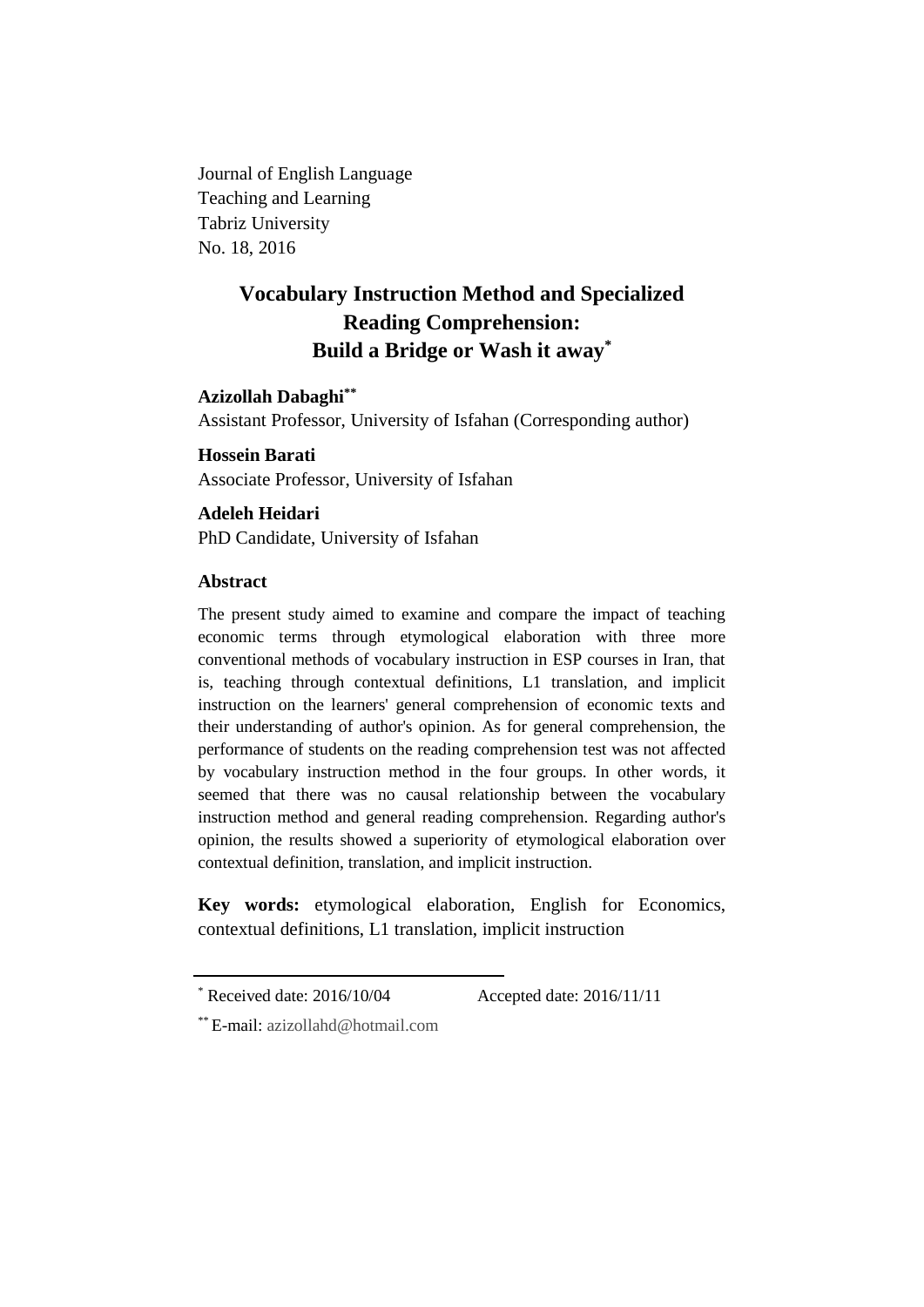#### **Introduction**

Vocabulary knowledge has been considered as of the most central factors in learning a foreign or second language to the extent that some experts claim that "learning a second or foreign language largely means learning its vocabulary" (Gass, 1999, p. 325). Several studies have shown that vocabulary knowledge can determine learners' success with respect to different language skills (e.g. Saville-Troike, 1984; Dakun, 2000; Nation and Meara, 2002; Laufer and Goldstein, 2004). One such aspect is in comprehending language in which the vital role of vocabulary is quite evident since according to some scholars "no text comprehension is possible, either in one's native language or in a foreign language, without understanding the text's key words" (Laufer, 1997, p.20). Regarding the role of vocabulary knowledge in reading comprehension, Anderson and Freebody (1981), Laufer and Sim (1985), Daneman (1991), Bossers (1992), Schoonen, Hulstijn, and Bossers (1998), Alderson (2000), Nation (2001), Verhoeven (2000), Qian (2002), Droop and Verhoeven (2003), Nassaji (2003), and Tannenbaum, Torgesen and Wagner (2006) maintain that vocabulary is the most determinant predictor of reading comprehension. Also, Beck, Perfetti, and MaKeown (1982), Nagy (1988), and Lesaux, Kieffer, Faller, and Keller (2010), believe in a causal view proposing that improved vocabulary promotes reading comprehension.

Based on applied linguistic research findings, Hiebert and Kamil (2005) maintain that vocabulary can play a significant role both in reading comprehension and students' overall academic success. Of course, it is quite evident that to achieve both academic success and the ability to read specialized texts in his/her own filed of a study, a language learner needs not only to have a good command of general vocabulary, but also a repertoire of specific words related to his/her major, known as technical or semi-technical words. In relation to the importance of learners' knowledge of technical words specific to different field of study, Nation and Kyongho (1995) maintain that after learning about 2000 general service vocabulary items, providing learners of English for special purposes with special purposes vocabulary items, can be very helpful.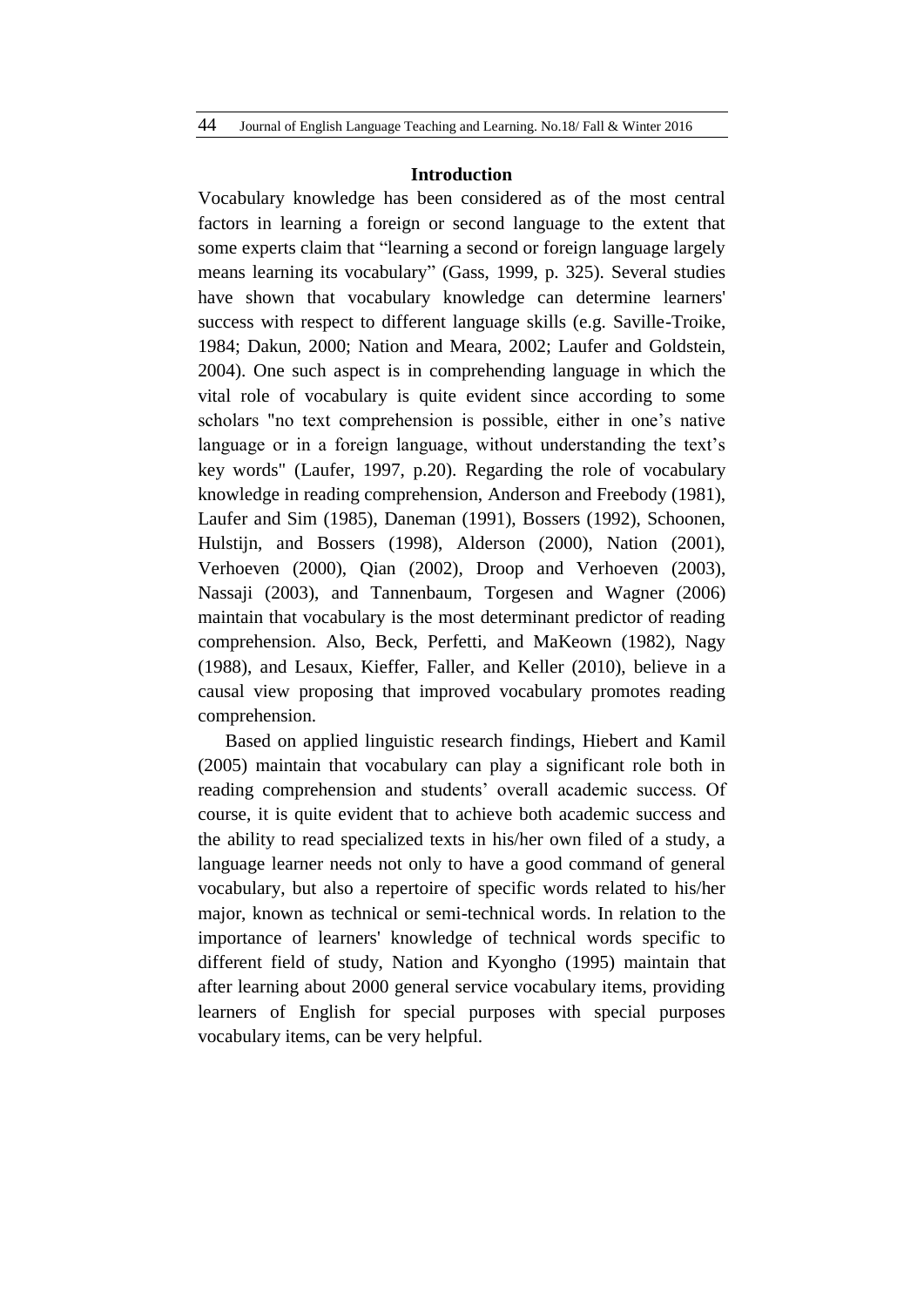Based on the existing research, among different specialized fields of study, the language of economics is said to abound in such metaphors that merit special attention since they reflect the scientific domains which economics has borrowed from in order to structure itself (Henderson, 1982, 1994; Jeffreys, 1982; McCloskey, 1985; Mata and Lemercier, 2011; Resche, 2012). Therefore, it seems that teaching technical terms through strategies focusing on the origin of these borrowed words can be helpful. One such a strategy is *etymological elaboration* (Boers 2000), that is, "explicit reference to the literal sense or origin of the metaphors" (p.145) and grouping these figurative expressions according to their source domains.

The question that arises here is whether metaphor awarenessraising on the part of language learners' awareness can be helpful in reading specialized texts. According to Sznajder (2010), in ESP courses, teaching metaphorically oriented technical and semi-technical terms is generally considered as potentially problematic. This in turn, makes reading specialized texts difficult for second language learners whose native language is not English. In other words, although many scholars theoretically acknowledge the place of conceptual metaphors in learning specialized vocabulary in economic texts and in facilitating the comprehension of such texts, with the exception for Boers (2000), to the best of our knowledge, there are no empirical studies to put these principles into practice in real ESP classrooms.

For this purpose, teaching economic terms through etymological elaboration was compared to more conventional methods of vocabulary instruction in ESP courses in Iran, that is, teaching through contextual definitions, L1 translation, and implicit instruction.

## **Literature Review**

The introduction of the cognitive linguistic insights into second language acquisition for vocabulary teaching has attracted a lot of attention in applied linguistics (Danesi, 1986, 1993; Low, 1988; MacLennan 1994, Scott, 1994; Deignan, Gabrýs, & Solska, 1997; Boers, 2000a, 2000b, 2001, 2013; Csábi, 2004; Picken, 2005; 2007; Boers & Lindstromberg, 2006, 2008b, 2012; Guo, 2007).

In order to show the justification for the adoption of a cognitive linguistic approach to language teaching, Boers and Linstrombrerg (2008), refer to one eminent feature of cognitive linguistics, that is, the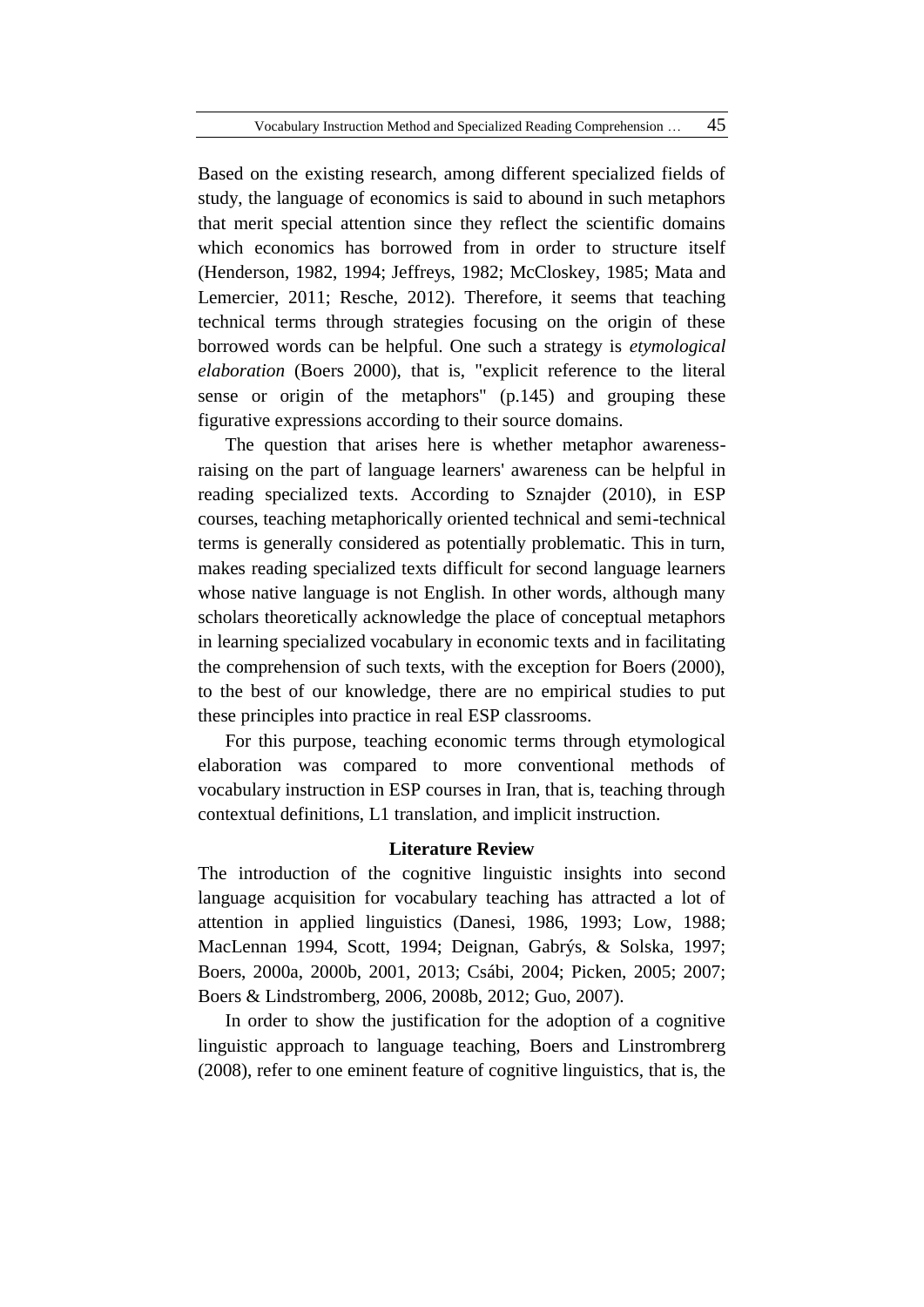concept of 'motivation'. Contrary to other paradigms that assume that language is basically arbitrary, Cognitive Linguistics propose that "motivation in language is both primary and pervasive" (Boers & Lindstromberg, 2008, p. 17). According to this view, the meanings of linguistic forms are believed to be motivated by people's physical, social and cultural experiences.

In the same way, Boers et al. (2004), argue that according to cognitive semantics, many figurative expressions can be attributed to a relatively small number of more concrete 'source domains' in order to help us understand some more abstract 'target domains' through 'conceptual metaphors'; in other words these expressions are 'motivated'. The idea of 'motivation' in this sense, may help language learners positively in some ways. For instance, according to Boers & Lindstromberg (2008), presenting elements of a second/foreign language as motivated can help learners gain a deeper understanding of these elements due to the fact that encouraging learners to notice motivation retains highlighting connotations and activation of semantic networks. For instance, motivating the meaning of '*prune*' in *'pruning the company' by* revealing its original context of use (i.e. to cut off some of the branches of a tree to make it grow or look better) that is a linguistic realization of the conceptual metaphor ECONOMICS IS GARDENING, may help a learner better understand the meaning of the word in an economic context (i.e. to reduce something by removing unwanted material). Also, it is helpful since it seems to foster learning as it involves processing information at a relatively "deep" level, which according to 'levels-of-processing' theory (Cermak & Craik, 1979) increases the likelihood of the information being retained in memory. One type of deep level processing is exemplified by dual coding. Dual coding is likely to take place in the above example, if the learner is encouraged to associate the

Moreover, Boers (2000b) points out that due to the fact that an author can use different figurative expressions to describe a specific economic reality, an author's choice of figurative expressions may reflect the author's conception of that reality and his/her viewpoint about the issues of concern. This helps us conclude that if students understand value judgments and inferences that are associated with an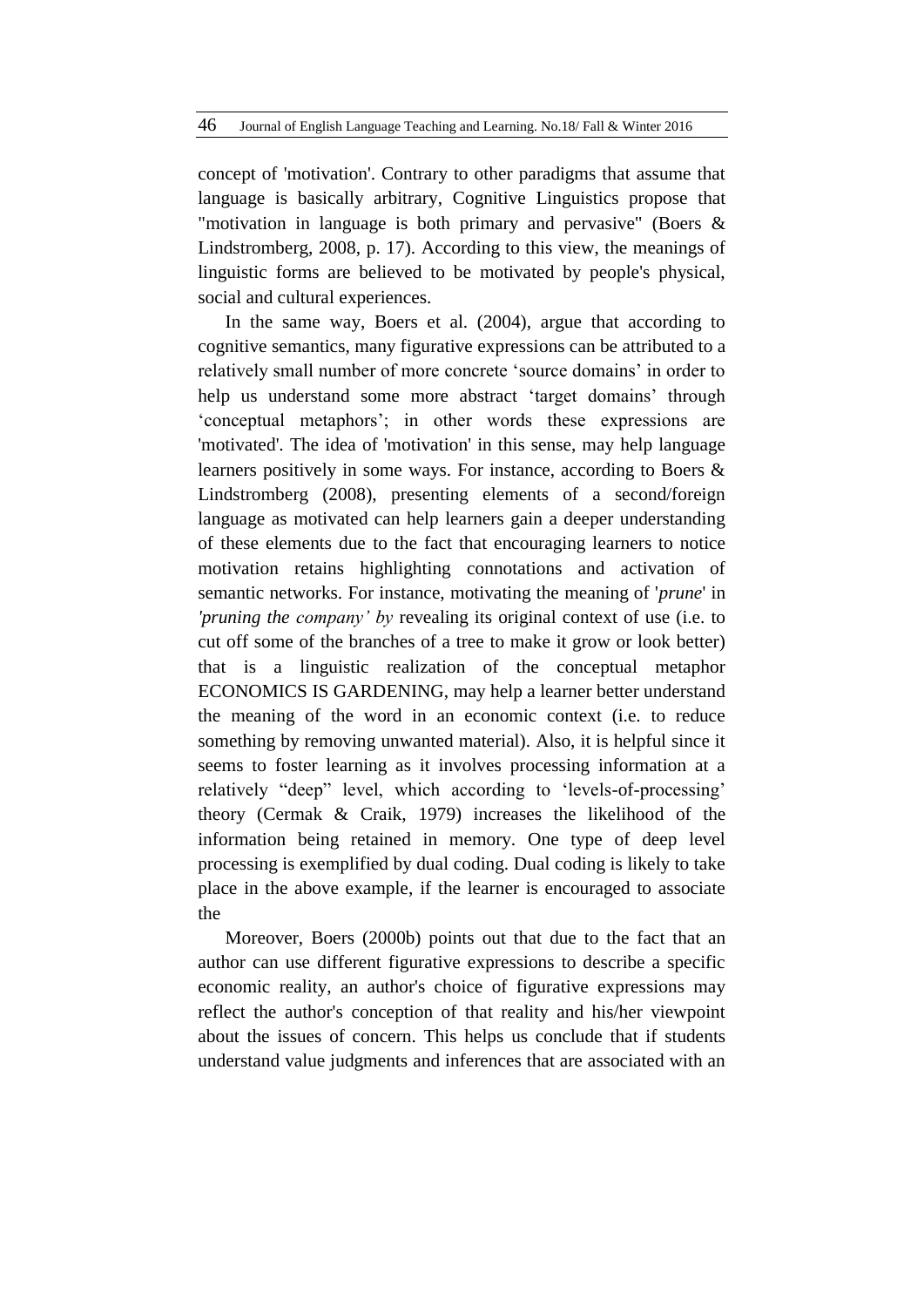expression, they may recognize the author's point of view in a more effective way. As a result, enhancing metaphoric awareness on the part of learners which may be accomplished by making students aware of the source domain or origin of the figurative expression can be a very helpful tool for critical in-depth reading.

The present study aimed to investigate and compare the impact of teaching economic terms through etymological elaboration with three more conventional methods of vocabulary instruction in ESP courses in Iran, that is, teaching through contextual definitions, L1 translation, and implicit instruction on the learners' general comprehension of economic texts and their understanding of author's opinion.

The following two research questions were investigated:

- 1. To what extent does the vocabulary instruction method affect learners' general comprehension of economic texts?
- 2. To what extent does the vocabulary instruction method affect learners' understanding the author's opinion?

# **Methodology**

# **Participants**

Seventy- five students of Economics participated in the main study. All were sophomores enrolled in English for the Students of Economics as a required course for their major in the University of Isfahan, Isfahan, Iran. All the participants were native speakers of Persian aged 19-21. Since the ESP classes schedule could not be disrupted nor classes reorganized to accommodate the present research project, the participants could not be randomly assigned to treatment groups. As a result, there was no choice but to use intact groups of students as participants. However, in order to increase the internal validity of the research, the four intact groups were randomly assigned to the four treatment conditions: etymological elaboration (teaching economic terms through source domains), Contextual Definitions (providing L2 definitions/synonyms), translation (presenting L1 equivalents), and Implicit Instruction (No focus on vocabulary items). Table 1 shows the participants' characteristics in terms of sex and the teaching condition for the main study.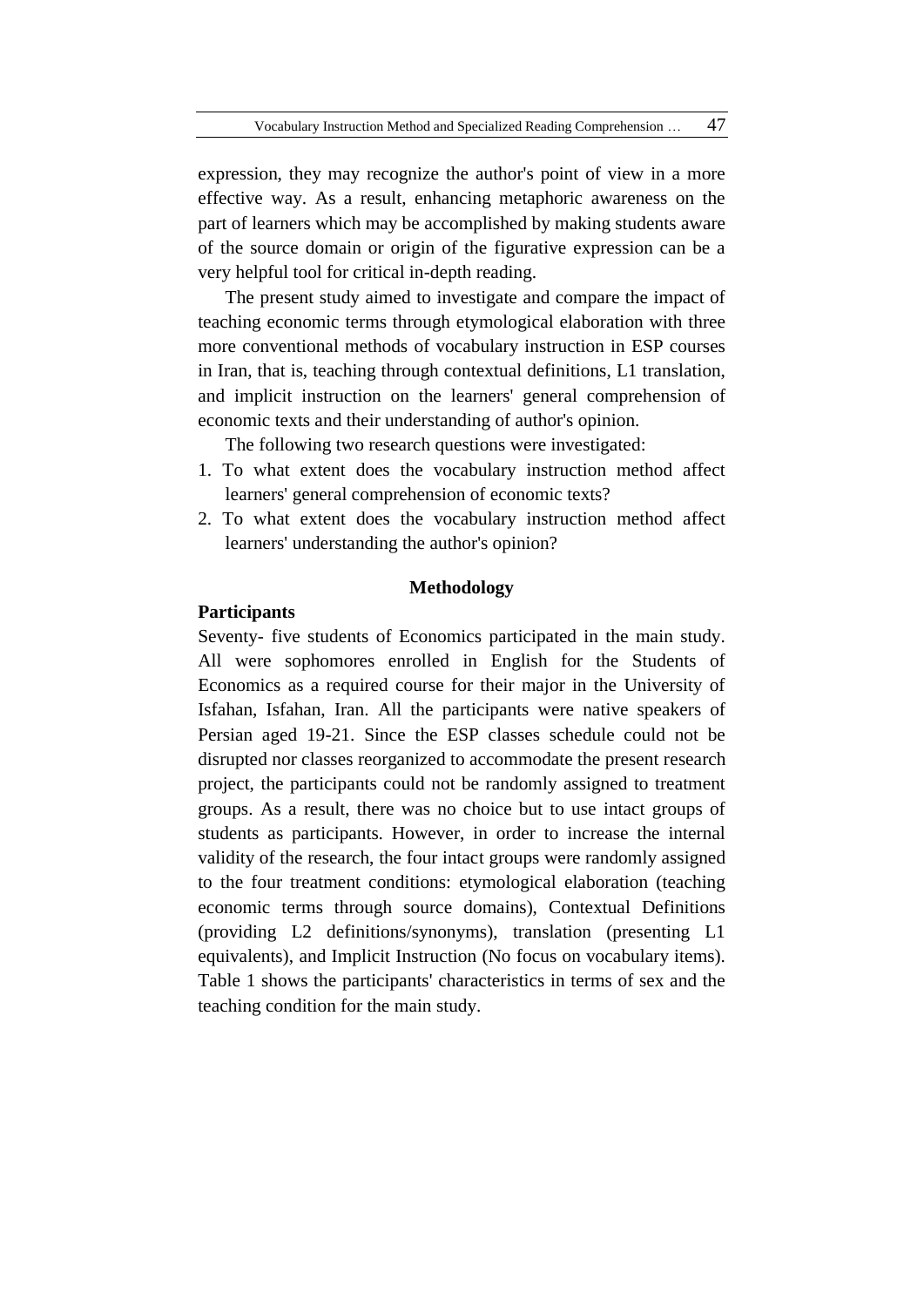|                             | Frequency Percent |        | Frequency | Percent |
|-----------------------------|-------------------|--------|-----------|---------|
| Etymological Elaboration    | 17                | 22.7%  | Male 46   | 61.3%   |
| Contextual Definition       | 20                | 26.7%  | Female 29 | 38.7%   |
| Translation                 | 19                | 25.3%  |           |         |
| <b>Implicit Instruction</b> | 19                | 25.3%  |           |         |
| Total                       | 75                | 100.0% | 75        | 100.0%  |

*Table 1- Frequencies for Method and Gender* Method of Instruction Gender

As the data for gender in Table 1 reveals, the male students accounted for 61.3% of the participants while the female students for 38.7 %.The higher percentage for male participants in comparison to female ones could be attributed to the fact that there are more male students than female students in Economics Faculty as a whole.

#### **Materials**

# **Task Materials**

For the first group, known as the *Etymological Elaboration Group,* the accompanying glossary defined economic terms through *etymological elaboration*. The texts for the second group, named the Contextual Definition Group, were presented along with a glossary containing definitions or synonyms for the given words in English as they were used in economic contexts. As for the third group, referred to as the Translation Group, the economic terms were translated into the students' L1, i.e. Persian, in a glossary provided to them along with the texts. Finally in relation to the last group, known as the Implicit Instruction Group, there was no focus on the intended words but rather the learners were required to complete simple reading comprehension tasks.

#### **Research Instruments**

Two different research instruments were deployed in this study. A 100-item vocabulary checklist was used to make sure that the participants were not familiar with the economic terms that were going to be taught. The participants were asked to identify the words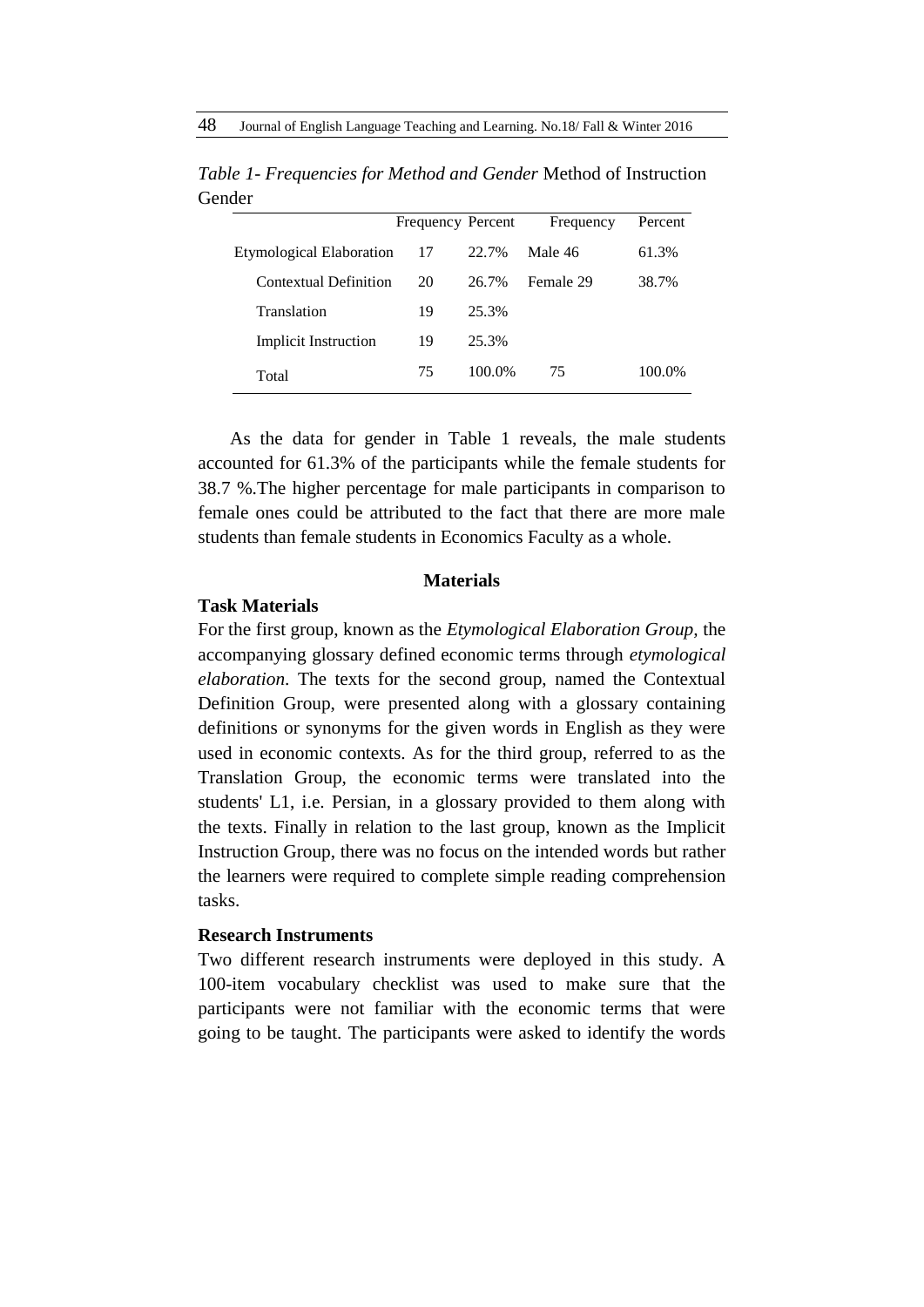they were familiar with. Hence, a list including 72 economic terms with which 80 % of the learners were not familiar was developed.

Secondly, a 30-item reading comprehension test was used in the present investigation as a both the pre-test and the post-test (2). It included five texts followed by comprehension questions that were the same for all groups. Three texts out of the five were selected from among the ten passages that were worked on in the teaching phase. The format for the questions was taken from Boers (2000b) based on which the participants were asked whether they agreed that the sentences are in-line with the contents of the reading passages. For every question they were required to tick YES / NO or DON'T KNOW. Twenty- two items in the test were meant to measure the participants' general comprehension, and the other eight questions were designed to check for the learners' understanding of the author's point of view. All questions on the test were reviewed by five expert judges. The reliability of the test was calculated .81 through Cronbach's alpha.

# **Procedures**

The experiment took place in the natural classroom setting, within regularly scheduled classes and was run by researcher .The participants, except for the Implicit Instruction Group, were aware that they were taking part in a study and that they were going to take a test following the instruction period.

In the first instruction session for the participants in the first group, known as Etymological Elaboration Group (EEG), the instructor, who was the researcher herself, introduced the structure of conceptual metaphors and described the *source* and *target* domains through different examples. For instance, in the conceptual metaphor ARGUMENT IS WAR, '*war*' is the source domain through which we can understand the meaning of '*argument*' that is the target domain. The italic words in the following sentences are the linguistic realizations of this metaphor:

1) Your claims are *indefensible.*

2) He *attacked* every weak point in my argument.

3) His criticisms were *right on target*. (Kovecses, 2010; p. 6)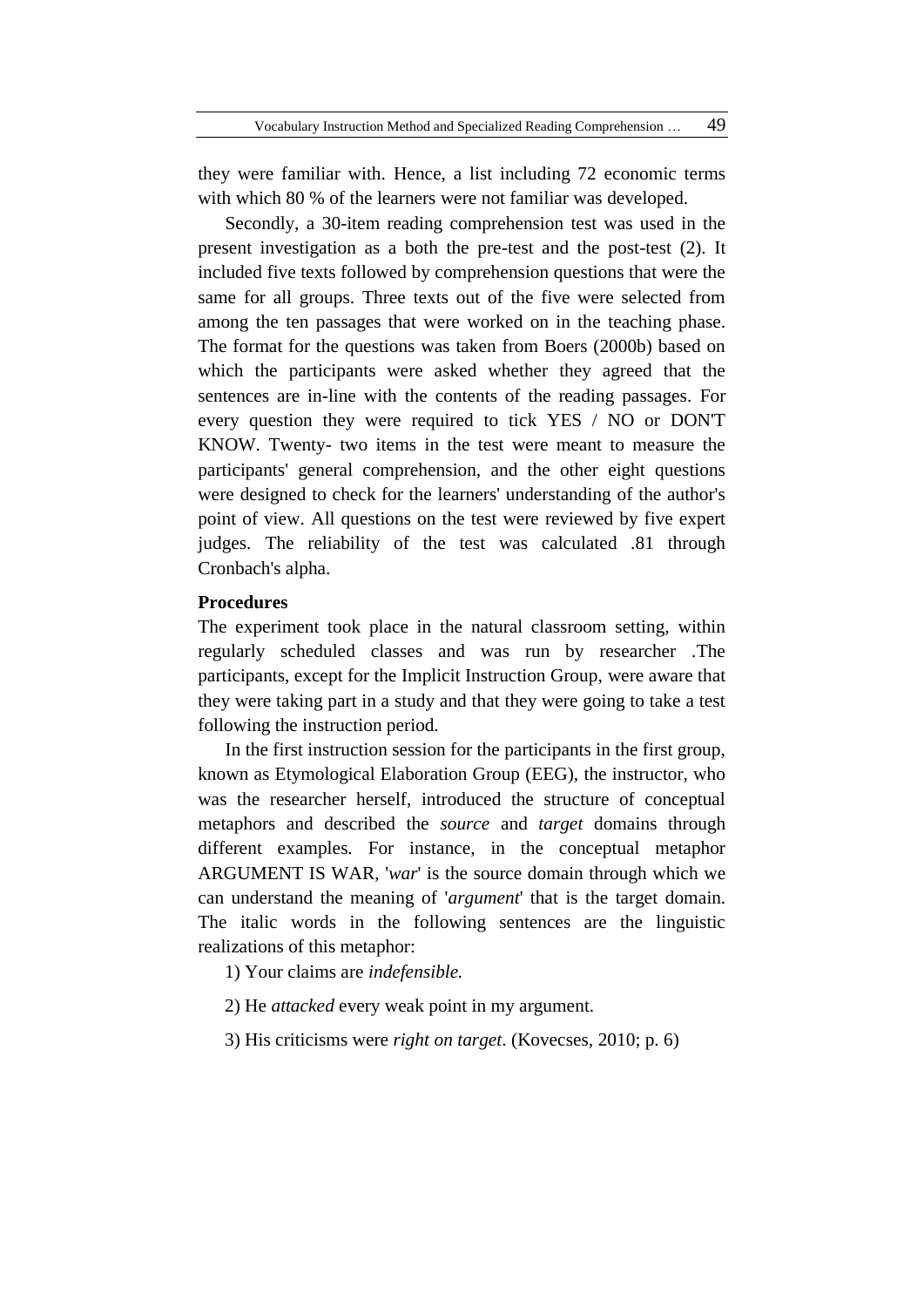In addition, it she explained that the economic terms would be taught based on the source domains they are derived from such as ECONOMY IS HUMAN BEINGS, ECONOMY IS A MACHINE, ECONOMY IS AN ANIMAL, etc. Then, the instructor began reading the first text. Whenever she reached an underlined word, she stopped and gave a literal definition of the word orally. The learners were asked to guess what the source domain of each word was and match each word with the given source domains. They were encouraged to apply imagery in processing the words and to make extensions from the literal meanings to the figurative meanings of the words in an economic context (Boers, 2000a).

For the second group, named the Contextual Definition Group (CDG), there was no reference to the idea of Conceptual Metaphors. The same economic terms were taught in this group but here based on the meaning of the terms in the given context and not based on the literal meaning. The texts were followed by some tasks in which the students were required to do focusing on L2 definitions of the words including: *Match the definitions with the given words,* and *Fill in the blanks with the given words* (1).

As for the third group, known as the Translation Group (TG), the same texts with L1 glossaries were used. The texts were followed by *translation* and *fill-in-the-blanks* tasks (1).

In the fourth group, referred to as Implicit Group (IMG), the main focus was on reading comprehension and there was no consciousraising activity by the teacher to direct the attention of the students to the unknown vocabulary. The students were asked to guess the meaning of the words from the context or skip the words if they did not understand the words. Having completed reading the texts, they were required to answer some reading comprehension questions including *True or False, Choose the best answer,* and *Answer the following questions* (1).

It is worth mentioning that the time allocated to tasks and activities in all groups were the same. The length of instruction was 8 weeks, each week one session, and each session 45 minutes. The last session was devoted to the test administration.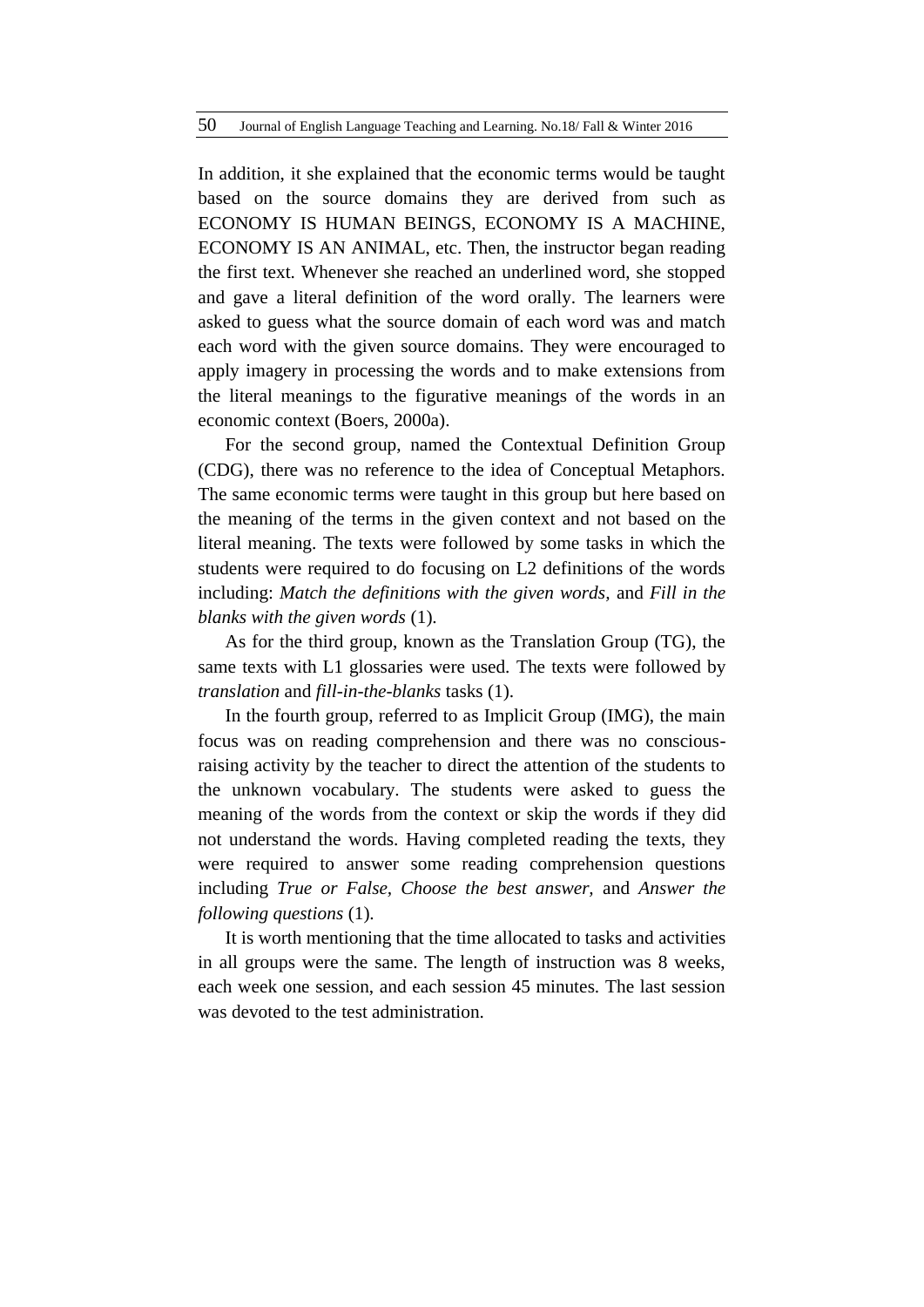#### **Results**

The main purpose of this study was to see whether Conceptual Metaphor Theory, and its representative method in this study, i.e., *etymological elaboration* have anything to say about their effect on reading comprehension or not. Of course, it should be reminded that the only study concerned with this question is Boers (2000b) in which he stated that the method had some effect on realizing authors' opinions, attitudes, and biases, but not so much on general comprehension. Therefore, the investigation has to do with two aspects: the effect of different methods of vocabulary instruction on learners' general comprehension, and on their understanding of authors' viewpoint.

Table 2 shows the frequency of scores on the reading comprehension test. The table shows that the highest mean score belongs to contextual definition (17.40) and the lowest mean score is for etymological elaboration (14.76).

| Method                         | Mean  | N  | Std.<br>Deviation | Minimum | Maximum |
|--------------------------------|-------|----|-------------------|---------|---------|
| Etymological Elaboration 14.76 |       | 17 | 5.52867           | 5.00    | 25.00   |
| <b>Contextual Definition</b>   | 17.40 | 20 | 6.13360           | 3.00    | 28.00   |
| <b>Translation</b>             | 15.42 | 19 | 5.06969           | 9.00    | 27.00   |
| Implicit                       | 17.10 | 19 | 5.76286           | 8.00    | 27.00   |
| Total                          | 16.22 | 75 | 5.64148           | 3.00    | 28.00   |

*Table 2- Descriptive Statistics for Reading Comprehension Scores*

A one-way analysis of variance (ANOVA) was utilized in order to find out whether there was a significant difference between means for different groups. As Table 3 illustrates, analysis of variance showed no statistically significant difference at the  $p < .05$  level in reading comprehension scores for the the four groups:  $F(3,71) = .950$ , p = .421  $> 0.05$ .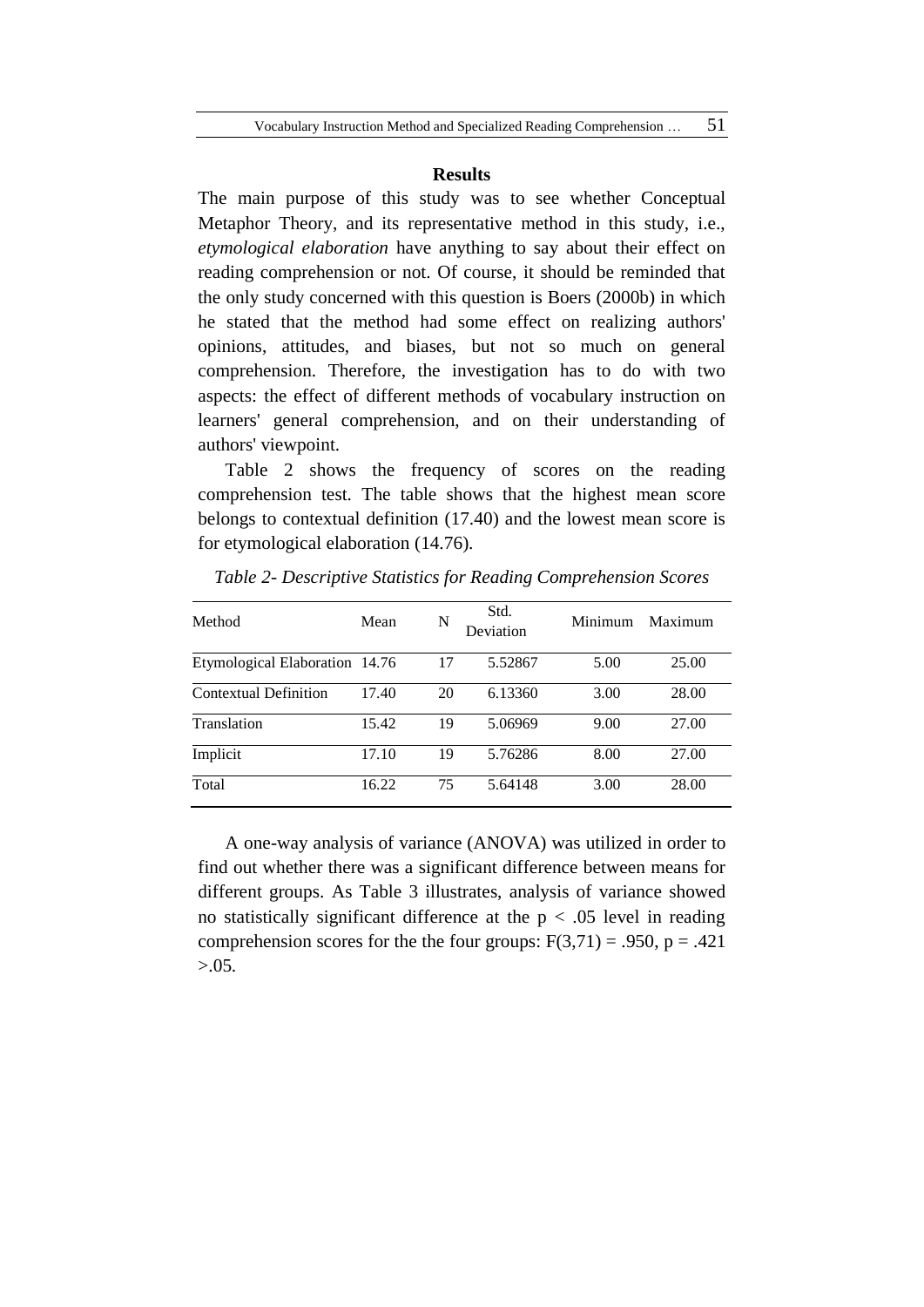|                | Sum of Squares | df | Mean Square | F    | Sig. |
|----------------|----------------|----|-------------|------|------|
| Between Groups | 90.867         |    | 30.289      | .950 | .421 |
| Within Groups  | 2264.280       | 71 | 31.891      |      |      |
| Total          | 2355.147       | 74 |             |      |      |

Table 3- Results of One-way ANOVA for Reading Comprehension Scores

Post-hoc comparisons using the Scheffe test revealed that although the mean score for contextual definition ( $M = 17.40$ ,  $SD = 6.13$ ) was on the surface higher than that of etymological elaboration ( $M =$ 14.76, SD= 5.52), the test showed no statistically significant difference between the two groups. A look at Table 4 shows that there was no difference between the four methods in terms of their effect on reading comprehension scores.

| (I) Method   | (J) Method                  | Mean Difference Std. Error Sig.<br>$(I-J)$ |         |      | 95% Confidence Interval |                    |  |
|--------------|-----------------------------|--------------------------------------------|---------|------|-------------------------|--------------------|--|
|              |                             |                                            |         |      | Lower Bound             | <b>Upper Bound</b> |  |
| Etymological | Contextual<br>Definition    | $-2.63529$                                 | 1.86293 | .575 | $-7.9702$               | 2.6996             |  |
| Elaboration  | Translation                 | $-0.65635$                                 | 1.88532 | .989 | $-6.0554$               | 4.7427             |  |
|              | Implicit                    | $-2.34056$                                 | 1.88532 | .674 | $-7.7396$               | 3.0585             |  |
| Contextual   | Etymological<br>Elaboration | 2.63529                                    | 1.86293 | .575 | $-2.6996$               | 7.9702             |  |
| Definition   | Translation                 | 1.97895                                    | 1.80916 | .754 | $-3.2020$               | 7.1599             |  |
|              | Implicit                    | .29474                                     | 1.80916 | .999 | $-4.8862$               | 5.4757             |  |
| Translation  | Etymological<br>Elaboration | .65635                                     | 1.88532 | .989 | $-4.7427$               | 6.0554             |  |
|              | Contextual<br>Definition    | $-1.97895$                                 | 1.80916 | .754 | $-7.1599$               | 3.2020             |  |
|              | Implicit                    | $-1.68421$                                 | 1.83221 | .838 | $-6.9311$               | 3.5627             |  |
| Implicit     | Etymological<br>Elaboration | 2.34056                                    | 1.88532 | .674 | $-3.0585$               | 7.7396             |  |
|              | Contextual<br>Definition    | $-0.29474$                                 | 1.80916 | .999 | $-5.4757$               | 4.8862             |  |
|              | Translation                 | 1.68421                                    | 1.83221 | .838 | $-3.5627$               | 6.9311             |  |

Table 4- Results of Scheffe Test for Reading Comprehension Scores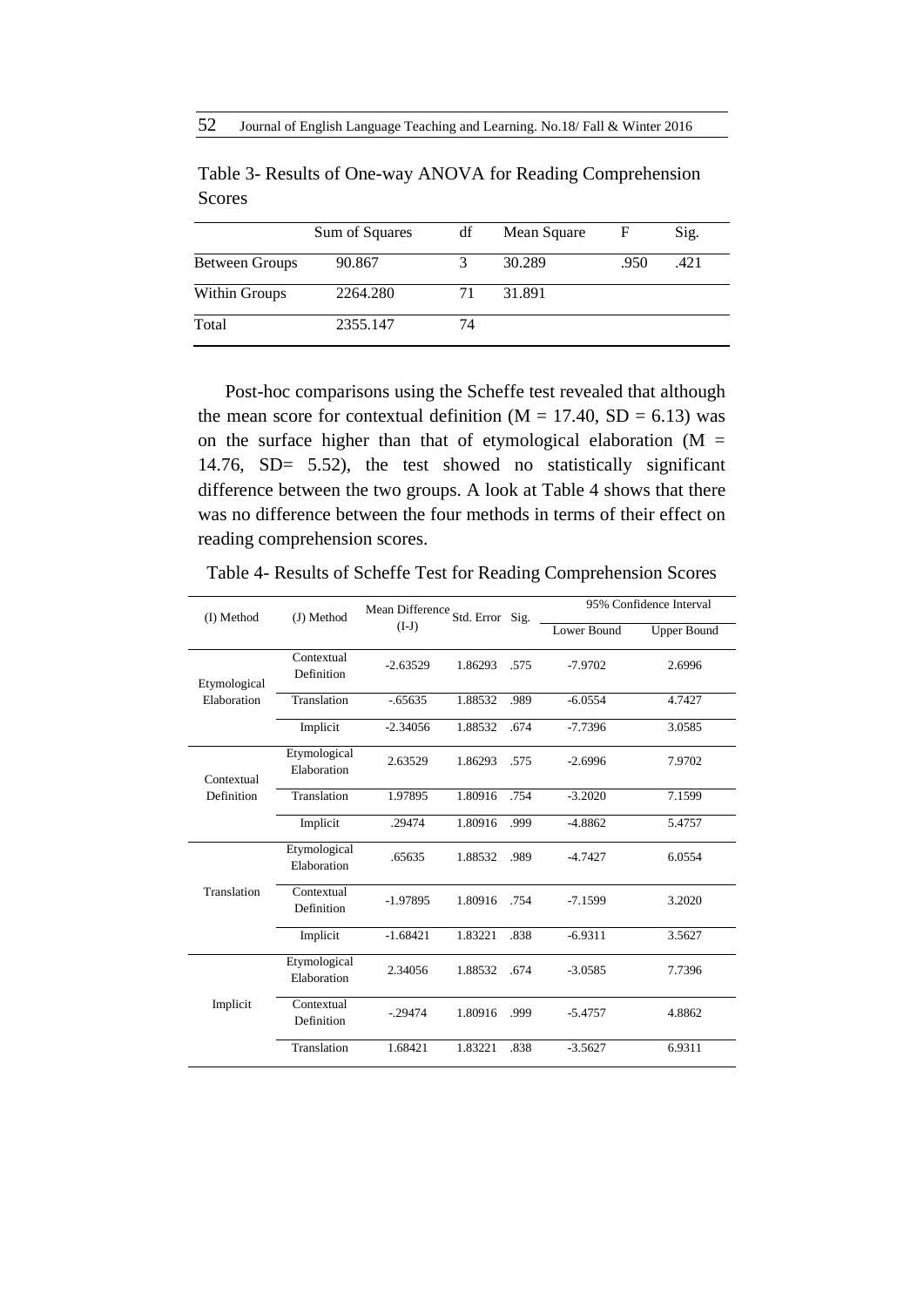As it was mentioned above, another purpose was to see if there was any significant difference between etymological elaboration and other methods in terms of their effect on realizing authors' opinion. To do so, learners' scores on the eight questions concerned with authors' opinion were analyzed statistically. Table 5 shows the descriptive statistics for the scores on these questions.

|              | N  | Mean   | Std. Deviation Std. Error Minimum Maximum |        |      |      |
|--------------|----|--------|-------------------------------------------|--------|------|------|
| Etymological | 17 | 5.94   | 1.24853                                   | .30281 | 3.00 | 8.00 |
| Elaboration  |    |        |                                           |        |      |      |
| Contextual   | 20 | 3.80   | 2.06729                                   | .46226 | 1.00 | 8.00 |
| Definition   |    |        |                                           |        |      |      |
| Translation  | 19 | 5.00   | 1.94365                                   | .44590 | 1.00 | 8.00 |
| Implicit     | 19 | 6.89   | 1.10024                                   | .25241 | 5.00 | 8.00 |
| Total        | 75 | 5.3733 | 2.00522                                   | .23154 | 1.00 | 8.00 |

Table 5 - Descriptive Statistics for Questions on Authors' Opinion

The data in Table 5 demonstrates the highest mean score belongs to the Implicit Instruction Group (M=6.89) and the lowest mean score for the Contextual Definition Group (M=3.80). It is also clear that the scores range from 3 to 8 for Etymological Elaboration, 1 to 8 for Contextual Definition, 1 to 8 for Translation, and 5 to 8 for Implicit Instruction.

In order to examine the effect of method of vocabulary instruction on the participants' ability to realize the author's opinion, a one-way analysis of variance (ANOVA) was conducted. The descriptive statistics and the results of the one-way ANOVA are presented in Table 6 and 7, respectively.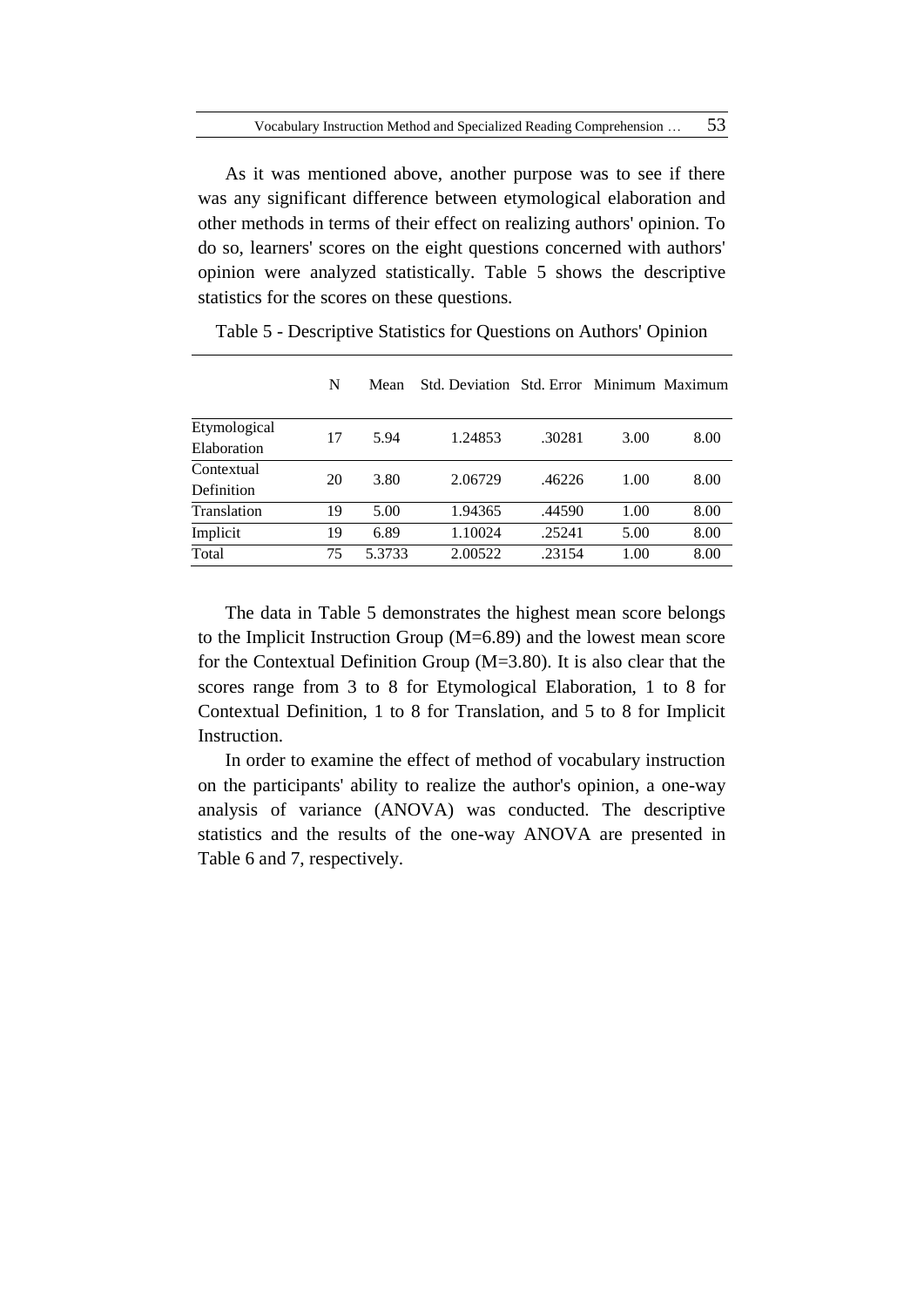|                             | N  |      | Mean Std. Deviation | Std.<br>Error |      | Minimum Maximum |
|-----------------------------|----|------|---------------------|---------------|------|-----------------|
| Etymological<br>Elaboration | 17 | 6.64 | 1.36662             | 33145         | 3.00 | 8.00            |
| Contextual<br>Definition    | 20 | 4.85 | 1.81442             | .40572        | 2.00 | 8.00            |
| Translation                 | 19 | 4.94 | 1.50826             | .34602        | 2.00 | 8.00            |
| Implicit                    | 19 | 5.36 | 1.92095             | .44070        | 2.00 | 8.00            |
| Total                       | 75 | 5.41 | 1.78654             | .20629        | 2.00 | 8.00            |

*Table 6- Descriptive Statistics for Author's Opinion*

Table 7- The Results of One-way ANOVA for Author's Opinion

|                | Sum of Squares df |    | Mean Square | F     | Sig. |
|----------------|-------------------|----|-------------|-------|------|
| Between Groups | 36.386            |    | 12.129      | 4.310 | .008 |
| Within Groups  | 199.801           | 71 | 2.814       |       |      |
| Total          | 236.187           | 74 |             |       |      |

Table 7 displays a significant difference between the scores ( $p$  < .05) for different methods of instruction,  $F(3,71) = 4.31$ ,  $p = .008 < .05$ . To see where the difference, a Scheffe test was conducted. The results of the Scheffe test (Table 8) demonstrated the superiority of etymological elaboration (M= 6.64, SD= 1.36) over contextual definition (M=4.85, SD= 1.81), and translation (M= 4.94, SD= 1.50), but not implicit instruction ( $M = 5.36$ ,  $SD = 1.92$ ). The results also show no significant difference between implicit instruction and the other two methods, that is, contextual definition and translation.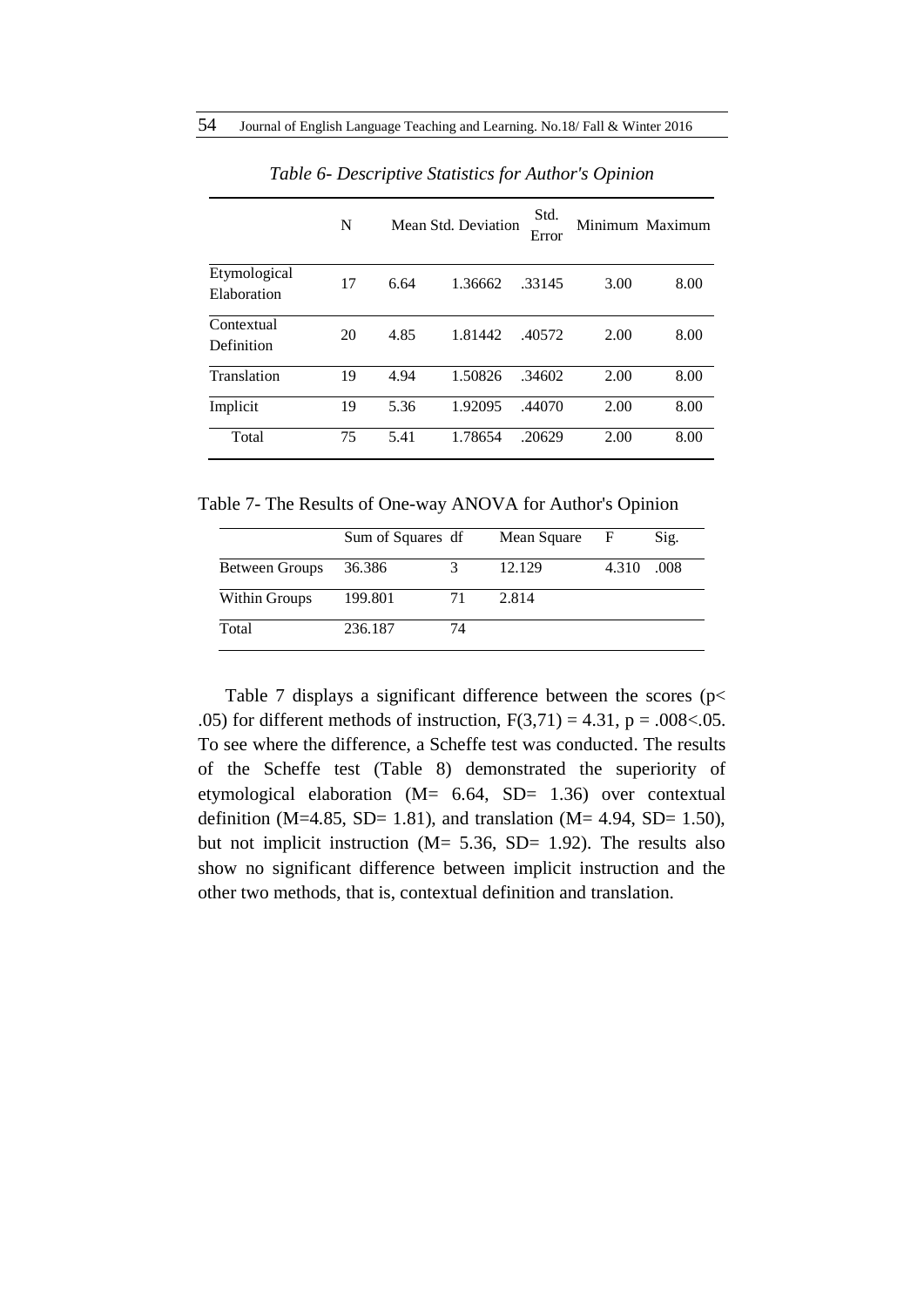| (I) Method                  | (J) Method                  | Mean<br>Difference      | Std.   | Sig. | 95% Confidence<br>Interval |                |
|-----------------------------|-----------------------------|-------------------------|--------|------|----------------------------|----------------|
|                             |                             | $(I-J)$                 | Error  |      | Lower<br>Bound             | Upper<br>Bound |
|                             | Contextual<br>Definition    | 1.79706*                | .55339 | .019 | .2123                      | 3.3818         |
| Etymological<br>Elaboration | Translation                 | 1.69969*                | .56004 | .033 | .0959                      | 3.3035         |
|                             | Implicit                    | 1.27864                 | .56004 | .167 | $-.3252$                   | 2.8824         |
| Contextual<br>Definition    | Etymological<br>Elaboration | 1.79706*                | .55339 | .019 | $-3.3818$                  | $-.2123$       |
|                             | Translation                 | $-.09737$               | .53742 | .998 | $-1.6364$                  | 1.4416         |
|                             | Implicit                    | $-.51842$               | .53742 | .818 | $-2.0574$                  | 1.0206         |
| Translation                 | Etymological<br>Elaboration | $-1.69969$ <sup>*</sup> | .56004 | .033 | $-3.3035$                  | $-.0959$       |
|                             | Contextual<br>Definition    | .09737                  | .53742 | .998 | $-1.4416$                  | 1.6364         |
|                             | Implicit                    | $-.42105$               | .54426 | .896 | $-1.9797$                  | 1.1376         |
| Implicit                    | Etymological<br>Elaboration | $-1.27864$              | .56004 | .167 | $-2.8824$                  | .3252          |
|                             | Contextual<br>Definition    | .51842                  | .53742 | .818 | $-1.0206$                  | 2.0574         |
|                             | Translation                 | .42105                  | .54426 | .896 | $-1.1376$                  | 1.9797         |

*Table 8-The Results of Scheffe Test for Author Opinion*

\*. The mean difference is significant at the 0.05 level.

# **Discussion**

Regarding author's opinion (Research Question 2), the results showed a superiority of etymological elaboration over contextual definition, translation, and implicit instruction. It might be expected that the participants taught implicitly would outperform the participants in Translation and Contextual Definition groups since the focus of tasks for this group was on reading skills and the learners had to challenge with the text much more than the participants in the other two groups. Not observing a significant difference might be due to the fact that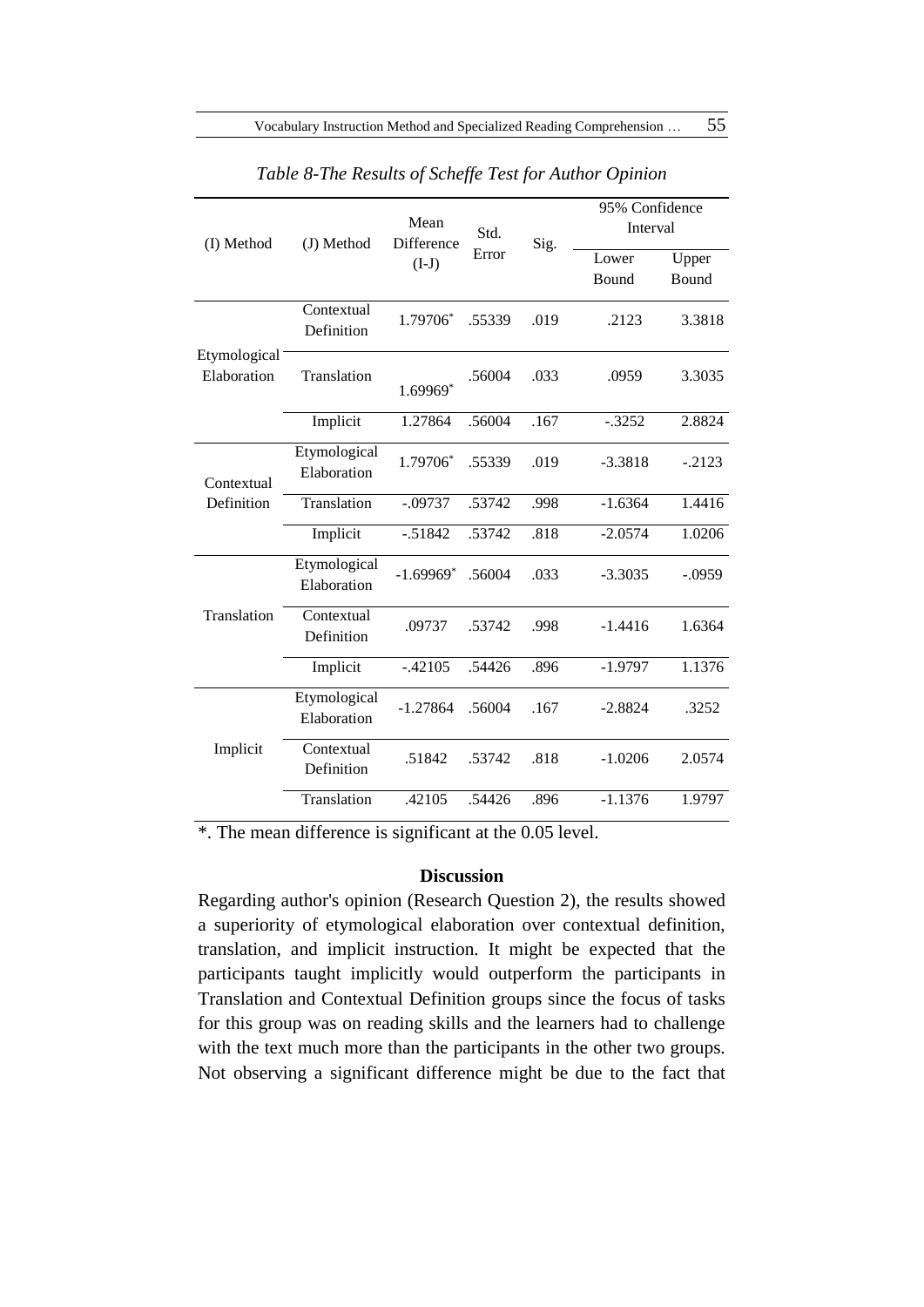interpreting author's opinion is a kind of evaluative inference that needed to be taught and practiced explicitly.

The participants' significant gain in the Etymological Elaboration Group in comparison to the other groups, can be justified by Boers' (2000b) study. Hez maintains that an author's choice of figurative expressions to talk about an economic reality demonstrates the author's viewpoint and reflects his/her conception of the reality. As a result, an understanding of the author's value judgements related to a figurative expression may help learners recognize the author's point of view; this, in turn, requires raising learners' metaphor awareness that may be accomplished by attracting students' attention to the source domain or origin of the figurative expression.

#### **Conclusions and Implications**

It is believed that the findings of the present research have some pedagogical findings as follows:

- (1) Etymological elaboration as a subtype of semantic elaboration is a useful technique in teaching and learning economic terms. Of course, it does not mean that it is certainly the best method, but it can be used as a very effective complementary technique in teaching economic terms.
- (2) Vocabulary instruction can function as a useful device in increasing learners' comprehension of texts, but it is not the only effective factor.
- (3) In ESP books for Economics, some place should be given to conceptual metaphors since they are the building blocks of most economic terms.
- (4) A successful way of teaching specialized vocabulary may need to be a combination of different methods of instruction both in an explicit and implicit manner.

As with all small-scale studies, the present research is not without limitations that should be addressed by future research.

One of the main limitations of the present study goes with factors related to participants. First, in the present study, only 75 subjects were involved and there were only 20 participants in each group at most. This number is far from satisfactory for the generalizability of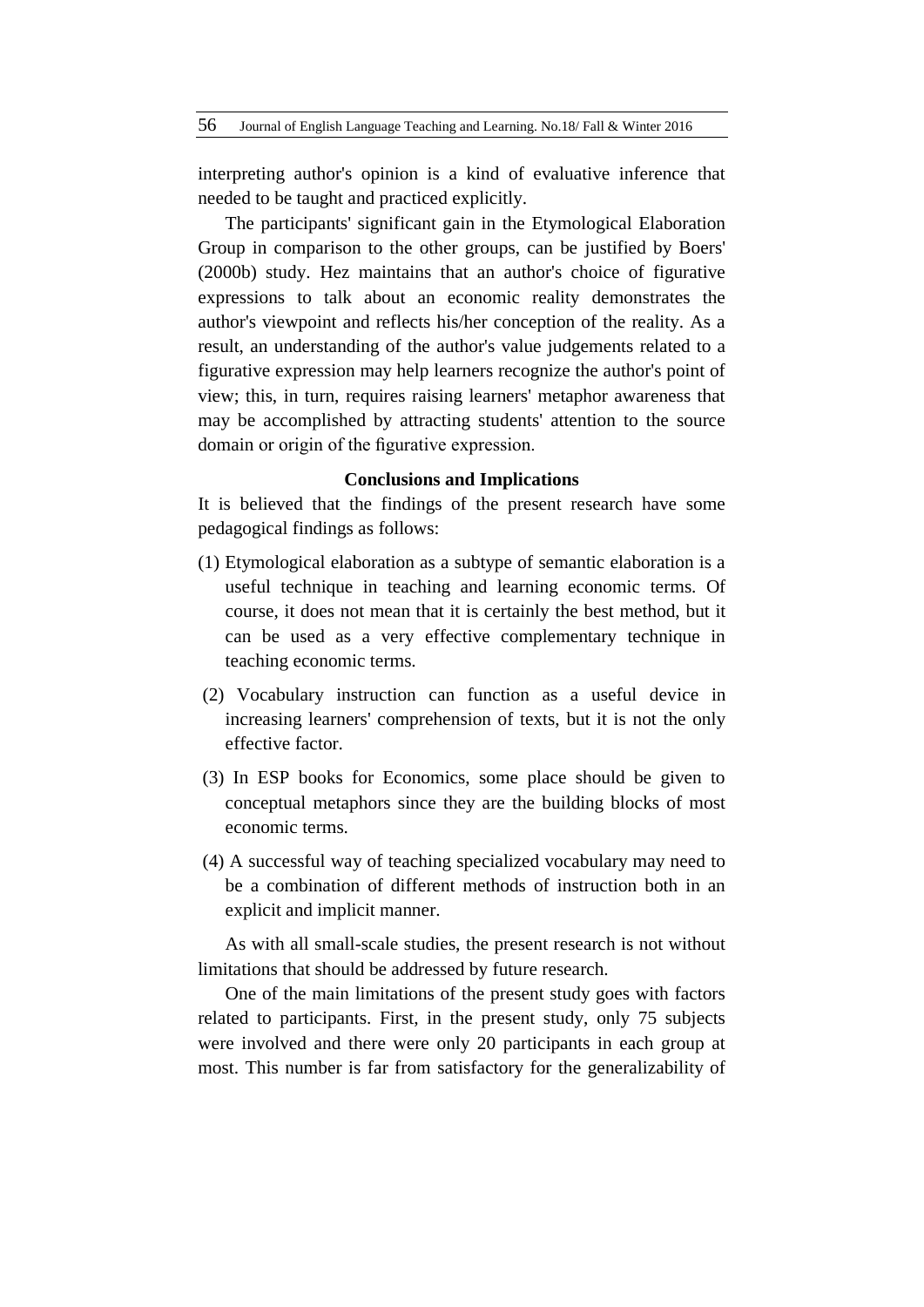the results. In other words, the small number of participants assigned to any treatment condition makes it problematic to discuss the treatment effects obtained with certainty.

Second, there was no chance for random sampling and the participants were intact groups of learners, a feature that rendered the design of the study into a quasi-experimental one which made the findings fuzzy to some extent.

Third, the participants were selected from one university and one field of study. This might affect the results of the study in the sense that the findings could not be generalized to other universities of the country and other majors.

Except for gender, the present study did not take into account learners variables such as language proficiency and cognitive style, among others, that may affect the results of the study. For instance, in case of etymological elaboration, according to Boers, (2000b) and Boers et al., (2006, 2009), individual learner characteristics, including proficiency level, aptitude, and cognitive style may affect the degree to which learners benefit from this approach.

Another limitation was the limited amount of time devoted to the instruction period. The number of sessions was not enough to work on more texts and teach more words, so vocabulary instruction was restricted to 72 words, that is, 12 words each session on average. In some previous studies, the treatment of etymological instruction had lasted for nearly one semester (Guo, 2007).

Yet, another limitation was that the impact of conceptual metaphor typology on the results was not considered in the present study. The type of metaphors, that is, whether they are structural, ontological, or orientational metaphors, may affect the learners' performance. Moreover, according to Boers (2001), hypothesizing about etymological origin may not be so easy for all figurative expressions. Some of these expressions may be so opaque that it is difficult to retrieve any images or to make any reasonable hypotheses at all. Secondly, cross-cultural differences may hamper successful hypothesizing especially when metaphors are culture specific.

With regard to instruction method, the study was restricted to only four methods of vocabulary instruction, that is, teaching through etymological elaboration, definitions, translation, and implicit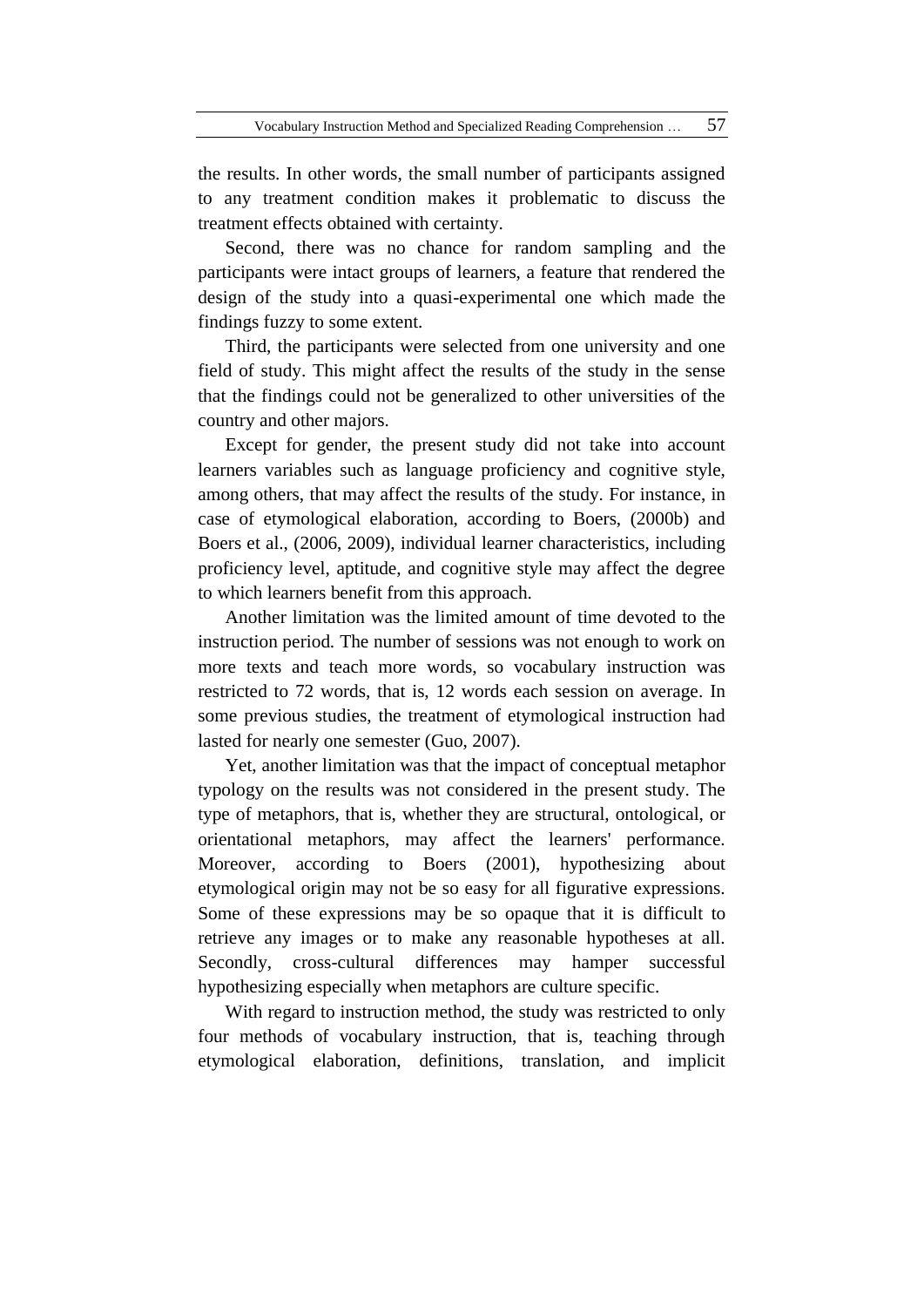instruction. There are so many other different teaching methods, including semantic mapping, key word method, semantic feature analysis, etc. among others As for the testing instruments, the vocabulary test was in a fill-in-the-blanks format that limited the assessment of the learners' vocabulary knowledge just to choosing a word from a list and put in the blank spaces provided. The format for the comprehension test was adopted from Boers (2000b), that is, choosing between Yes, No, and I Don't Know.

Taking the findings and limitations of the current study, the researcher suggests the following issues for further research.

First, replication of the study with larger number of participants from different fields, different universities and even different countries with different cultural backgrounds will increase both the validity and reliability of the research. Second, if the participants are selected randomly, all the members of the target population will have the same chance of being included in the study and as a result, the findings can be generalized to the whole population with a greater extent of certainty. Learner characteristics like language proficiency, age, cognitive style, aptitude, and the like can be considered as effective factors in future research projects.

A longer period of instruction and a more comprehensive list of economic terms will result in more dependable findings. Considering the effect of metaphor typology will also lead to more fruitful results. Moreover, cross-cultural differences between English and Persian can be taken into account. For instance, future research can be based on a contrastive analysis of conceptual metaphors in English and Persian to see if similarities and differences can affect learning metaphors.

With regard to instruction method, other vocabulary instruction methods like semantic mapping, key word method, semantic feature analysis, etc. can be investigated.

The format of the vocabulary test can be changed to multiplechoice or cloze test to see the possible effects of test type on learners' performance both in vocabulary and retention tests. The format for the comprehension test can also be changed to a different one.

The time interval between the vocabulary learning test and the retention test can be longer to eliminate the practice effect.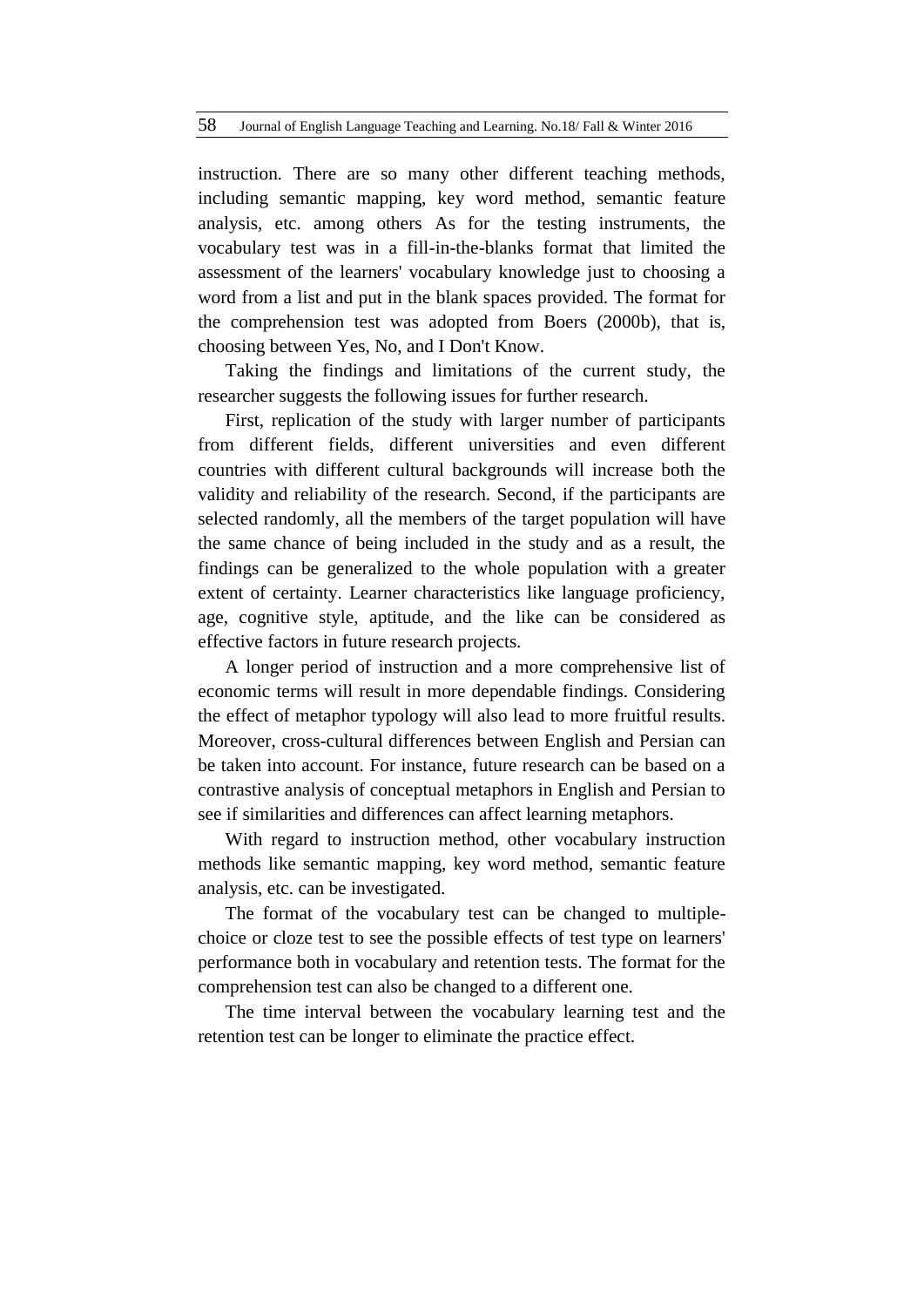#### **References**

- Alderson, C. (2000). *Reading assessment*. New York: Cambridge University Press.
- Anderson, R. C., & Freebody, P. (1981). Vocabulary knowledge. In J. Guthrie (Ed.), *Comprehension and teaching: Research reviews* (pp. 77-117). Newark, Del.: International Reading Association.
- Beck, I. L., Perfetti, C. A., & McKeown, M. G. (1982). Effects of long-term vocabulary instruction on lexical access and reading comprehension. *Journal of Educational Psychology*, *74*, 506–521.
- Boers, F. (2000a). Metaphor awareness and vocabulary retention. *Applied Linguistics, 21*, 553–571.
- Boers, F. (2000b). Enhancing metaphoric awareness in specialised reading. *English for Specific Purposes, 19,* 137–147.
- Boers, F. (2001). Remembering figurative idioms by hypothesizing about their origin. *Prospect, 16*(3), 34–43.
- Boers, F. (2013). Cognitive Linguistic approaches to teaching vocabulary: Assessment and integration. *Language Teaching, 46*(2), 208–224.
- Boers, F., Demecheleer, M., & Eyckmans, J. (2004b). Etymological elaboration as a strategy for learning idioms. In P. Boggards & B. Laufer (Eds.), *Vocabulary in a second language: Selection, acquisition and testing* (pp. 53–78). Amsterdam, Philadelphia: John Benjamins.
- Boers, F., & Lindstromberg, S. (2006). Cognitive Linguistic approaches to second or foreign language instruction: Rationale, proposals and evaluation. In: G. Kristaensen, R. Dirven, M. Achard & Ruiz-Mendoza (Eds.), *Cognitive linguistics: current applications and future perspectives* (pp. 305-358). Berlin: Mouton de Gruyter.
- Boers, F., & Lindstromberg,S. (2008). Opening chapter: How cognitive linguistics can foster effective vocabulary teaching. In F.
- Boers & S. Lindstromberg (Eds.), *Cognitive linguistic approaches to teaching vocabulary and phraseology* (pp. 1–61). New York: De Gruyter.
- Bossers, B. (1992). *Reading in two languages: a study of reading comprehension in Dutch as a second language and in Turkish as a first language.* Rotterdam, The Netherlands: Drukkerij Van Driel.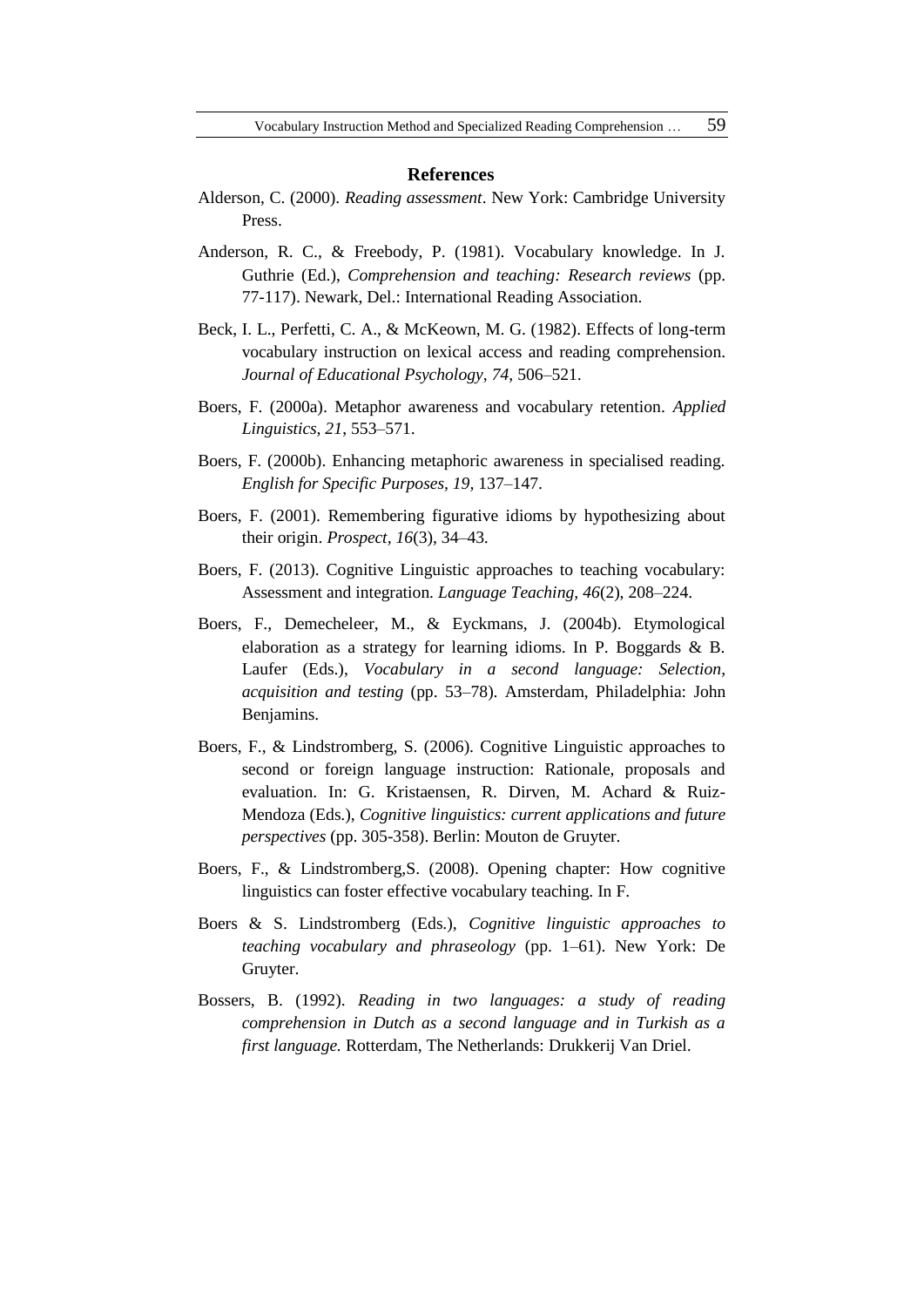- Caballero, Rodriguez, M. (2003). How to talk shop through metaphor. Bringing metaphor research to the ESP classroom. *English for Specific Purposes, 22*, 177-194.
- Cermak, L. S. & Craik, F. I. M. (1979). Levels of processing in human memory. Hillsdale, NJ: Lawrence Erlbaum.
- Charteris-Black, J. (2000). Metaphor and vocabulary teaching in ESP economics. English *for Specific Purposes, 19,* 149-165.
- Charteris-Black, J., & Ennis. T. (2001). A comparative study of metaphor in Spanish and English financial reporting. *English for Specific Purposes, 20*(3), 249–266.
- Charteris-Black, J., & Musolff, A. (2003). Battered hero or innocent victim? A comparative study of metaphors for euro trading in British and German financial reporting. *English for Specific Purposes, 22*(2), 153–176.
- Clark, J. M., and Paivio. A. (1991). Dual coding theory and education. *Educational Psychology Review, 3*, 233–262.
- Csábi, S. (2004). A cognitive linguistic view of polysemy in English and its implications for teaching. In M. Achard & S. Niemeier (Eds.), *Cognitive linguistics, second language acquisition and foreign language teaching* (pp. 233–256). Berlin, New York: De Gruyter.
- Dakun, W. (2000). Vocabulary Acquisition: Implicit Learning and Explicit Teaching*. REACT, 2*, 15–22
- Daneman, M. (1991). Individual differences in reading skills. In R. Barr, M. Kamil, P. Mosenthal, & P. Pearson (Eds.), *Handbook of reading research* (Vol. 2, pp. 512–538). White Plains, NY: Longman.
- Danesi, M. (1986). The role of metaphor in second language pedagogy. *Rassegna Italiana Di Linguistica Applicata, 18*(3), 1–10.
- Danesi, M. (1993). Metaphorical competence in second language acquisition and second language teaching: the neglected dimension. In J. E. Alatis (Ed.), *Language, and Social meaning* (48-500).Washington, D. C.: Georgetown University Press.
- Deignan, A., Gabrys,D. & Solska, A. (1997). Teaching English metaphors using cross-linguistic awareness-raising activities. *ELT Journal 51*,352–360.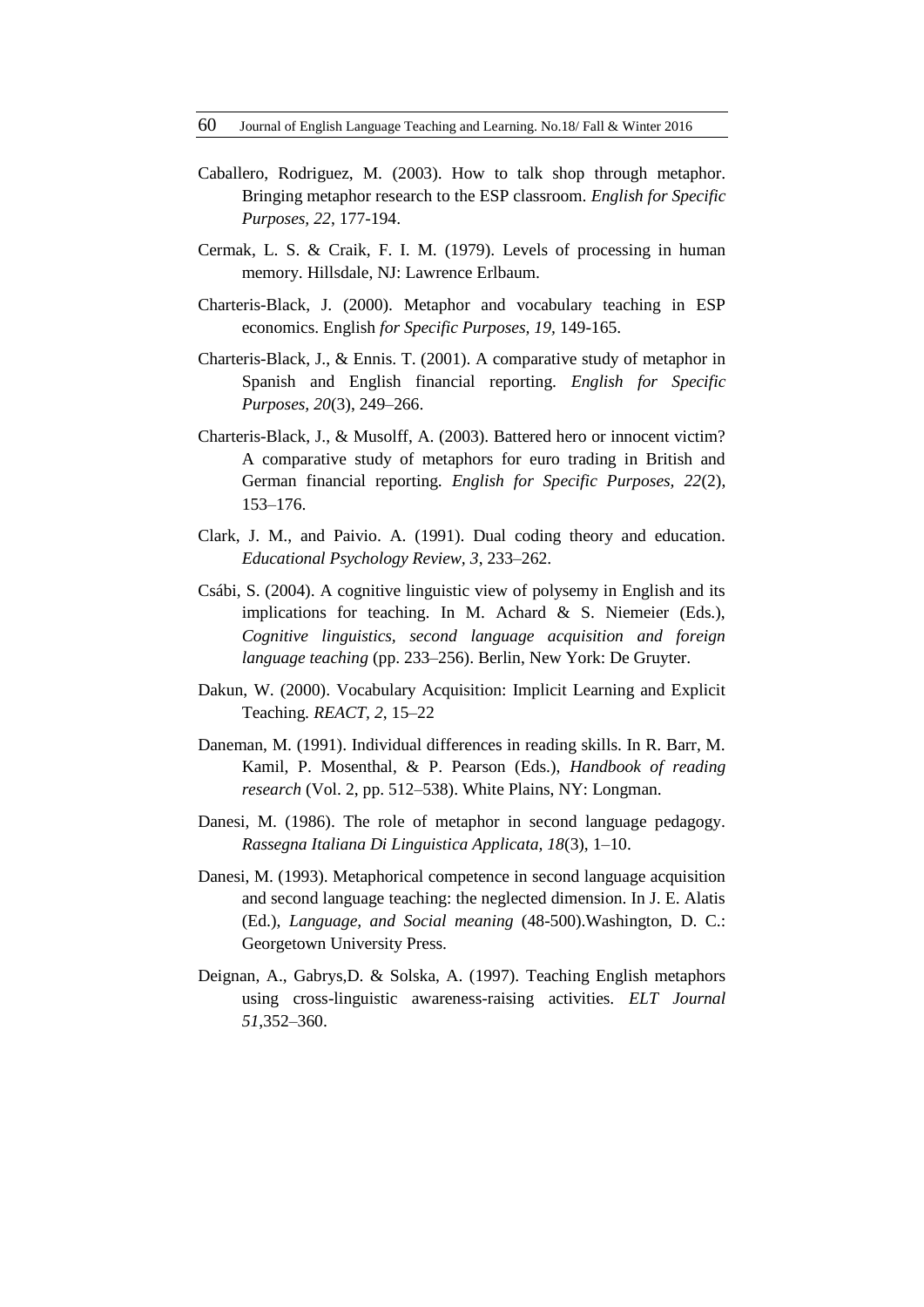- Droop, M., & Verhoeven, L. (2003). Language proficiency and reading ability in first and second language learners. *Reading Research Quarterly, 38*, 78-103.
- Gass, S. (1999).Incidental vocabulary learning: Discussion. *Studies in Second Language Acquisition, 21(3), 19-33.*
- Guo, S. (2007). Is idiom comprehension influenced by metaphor awareness of the learners? A case study of Chinese EFL learners. *The Linguistics Journal, 3*(3), 148–166.
- Henderson, W. (1982). Metaphor in Economics. Economics 18, 147-153.
- Henderson, W. (1994). Metaphor and economics. In R. E. Backhouse (Ed.), New Directions in Economic Methodology (pp. 343-367). London: Routledge.
- Hiebert, E. H. & Kamil. (2005). *Teaching and learning vocabulary: Bringing research to practice* (Eds.). Mahwah, NJ: Erlbaum.
- Jeffreys, D. (1982). Metaphor in economics—an illustrative. *Economics, 18(4)*, 154-157.
- Kövecses, Z. (2010). *Metaphor: A Practical Introduction. (2nd Ed.)* New York: Oxford University Press.
- Lakoff, G., & Johnson, M. (1980). *Metaphors we live by*. Chicago: University of Chicago Press.
- Laufer, B. (1997). What's in a word that makes it hard or easy: some intralexical factors that affect the learning of words. In N. Schmidtt & M. McCarthy (Eds.), *Vocabulary Description, Acquisition and Pedagogy*. Cambridge: Cambridge University Press.
- Laufer, B., & Goldstein, Z. (2004).Testing vocabulary knowledge: Size, strength, and computer adaptiveness. *Language Learning, 54(3),* 399- 436.
- Laufer, B., & Sim, D. D. (1985). Measuring and explaining the reading threshold needed for English for academic purposes texts. *Foreign Language Annals*, *18*, 405–411.
- Lazar, G. (1996). Using figurative language to expand students' vocabulary*. English Language Teaching Journal, 50(1),* 43-51.
- Lindstromberg, S. (1991). Metaphor and ESP: A ghost in the machine? *English for Specific Purposes, 10*(3), 207–225.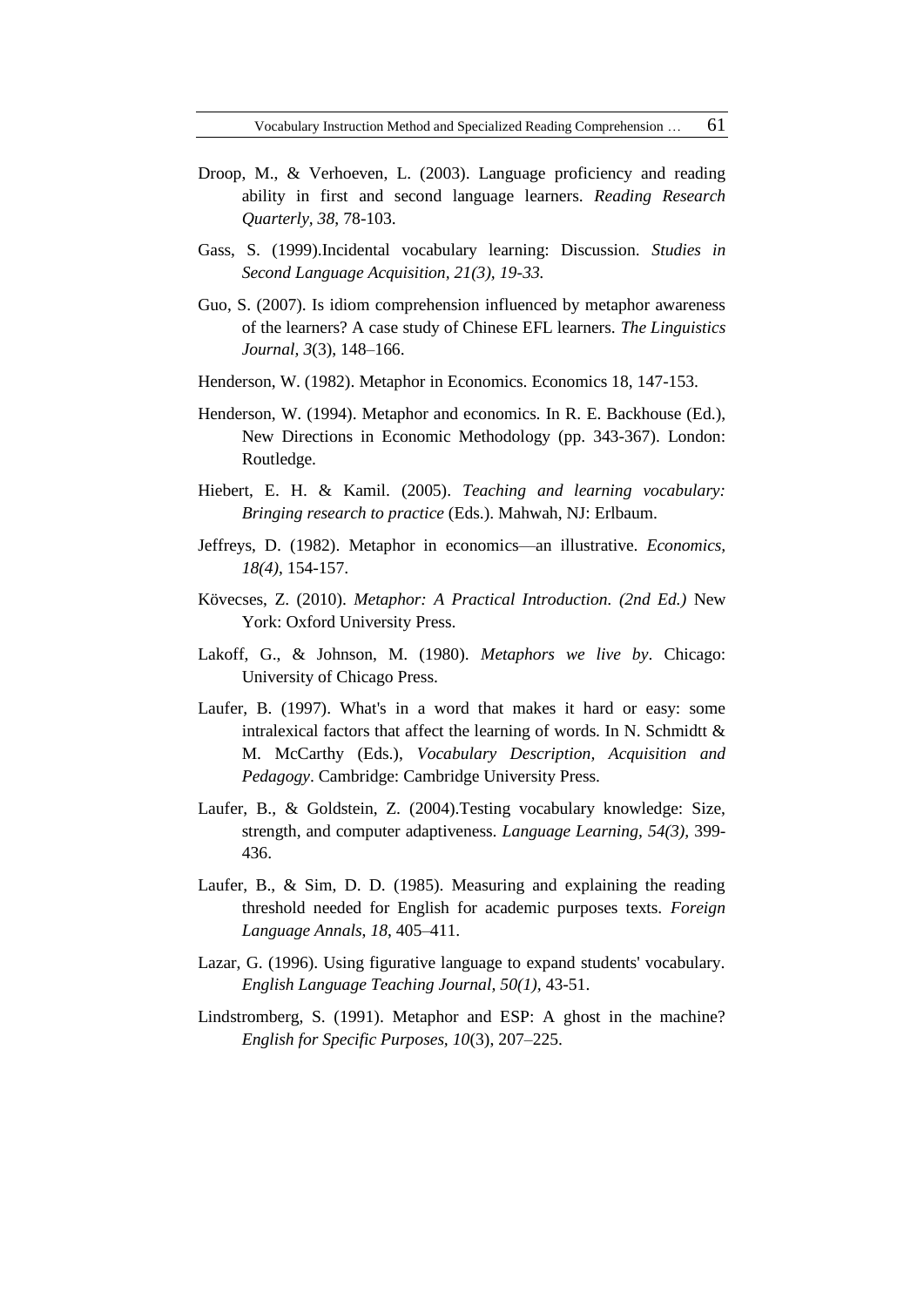- Low, G. D. (1998) 'On teaching metaphor.' *Applied Linguistics 9(2), 125- 147.*
- MacLennan, C. (1994). Metaphors and prototypes in the learning teaching of grammar and vocabulary. *IRAL, 32*(2), 97–110.
- Mata, T., & and Lemercier. C. (2011). Speaking in tongues, a text analysis of economic opinion and Newsweek, 1975–2007 Duke University: hope Centre Working Papers No.2011–02.
- McCarthy, M. (1990/1994). *Vocabulary*. Oxford: Oxford University Press.
- McCloskey, D. (1983). The rhetoric of economics. *Journal of Economic Literature, 21,* 481-517.
- McCloskey, D. N. (1985). *The rhetoric of economics*. Madison: The University of Wisconsin Press.
- Nagy, W. E. (1988). Teaching vocabulary to improve reading comprehension. *ERIC Document Reproduction Service No. ED 298471*.
- Nassaji, H. (2003). L2 vocabulary learning from context: Strategies, knowledge sources, and their relationship with success in L2 lexical inferencing. *TESOL Quarterly, 37* (4), 645-670.
- Nation, P. (2001). *Learning vocabulary in another language.* New York: Cambridge University Press.
- Nation, P., &Kyongho, H. (1995) .Where would general vocabulary stop and special purposes vocabulary begin? System, 23(1), 35-41.
- Nation, P., & Meara, P. (2002).*Vocabulary. An introduction to applied linguistics*, 35-54.
- Paribakht, T.S & Wesche, M. (1997).Vocabulary enhancement activities and reading for meaning second language vocabulary acquisition. In *Second Language Vocabulary Acquisition*, J. Coady and T. Huckin (eds), 174–202. Cambridge: Cambridge University Press.
- Qian, D. D. (2002). Investigating the relationship between vocabulary knowledge and academic reading performance: An assessment perspective. *Language Learning*, *52*, 513–536.
- Resche, C. (2012). Towards a better understanding of metaphorical networks in the language of economics: The importance of theory-constitutive metaphors. In H. Herrera-Soler, & M. White (Eds.), Metaphor and